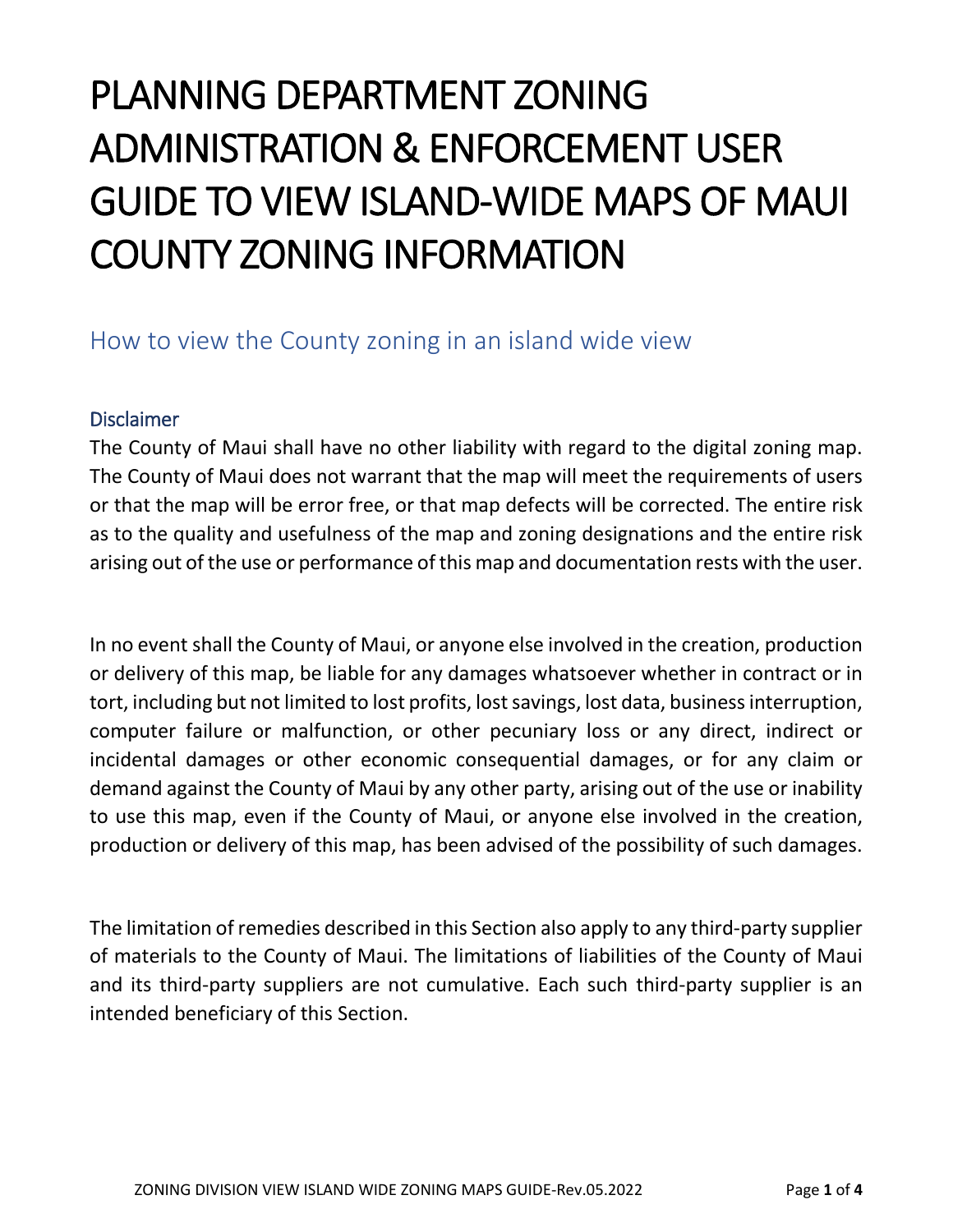While the County of Maui has made every effort to offer the most current and correct information as possible, inadvertent errors in information are possible and said Zoning Map is not guaranteed and without warranty of any representation.

Searching and downloading the island specific digital zoning maps To look up the digital zoning maps for each of the islands in Maui County, including Moloka'i and Lāna'i use the following link:

## <https://mauicounty.gov/>

After clicking on the link, hover over "Government", then select "Planning Department".

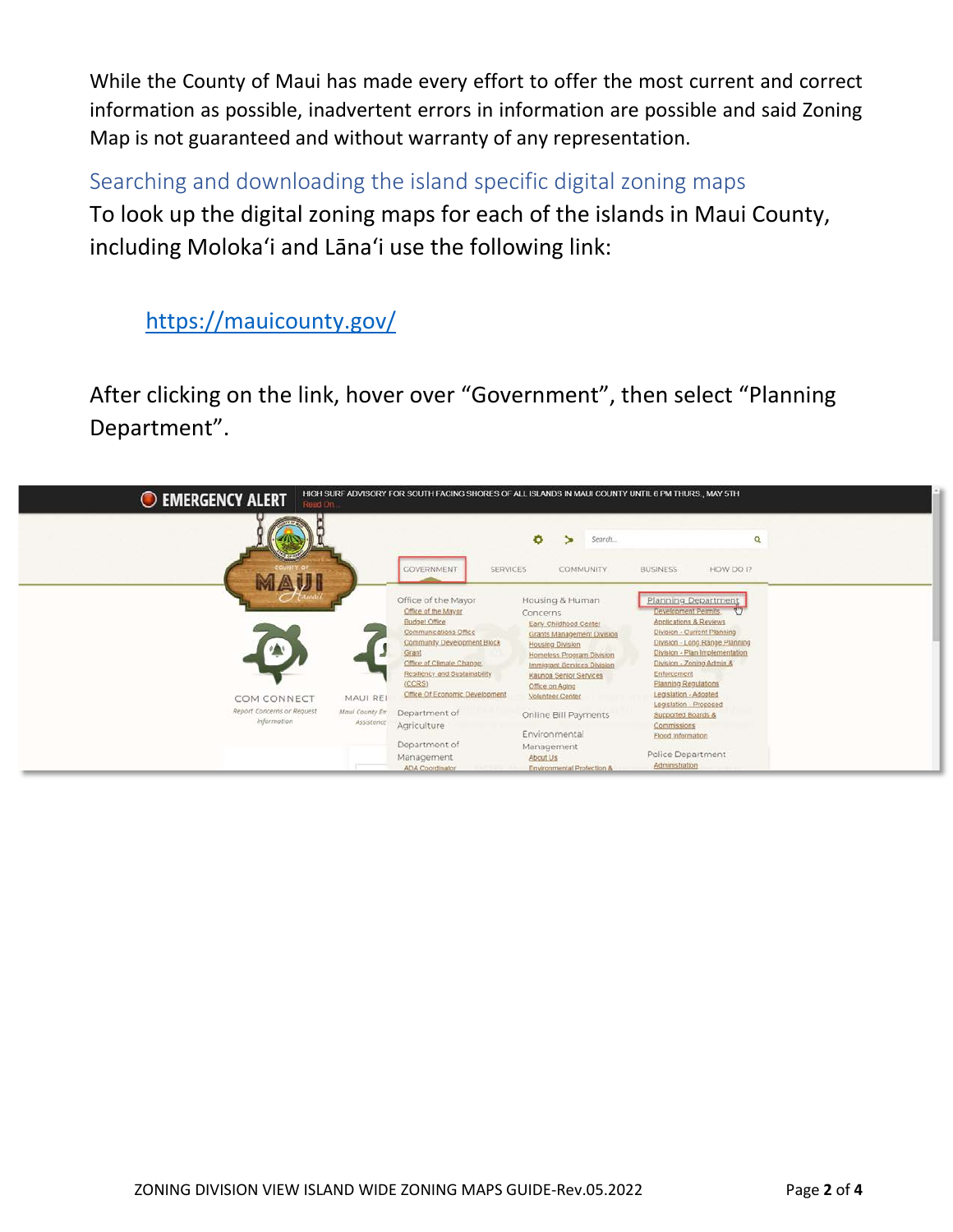While there, scroll down to "Planning Maps" and under this heading you can select "Digital Zoning Maps."



After you click on "Digital Zoning Maps", scroll down to the "Links to More Information" section and select "Click here to view the Maui Island Digital Zoning Map 2, the Lāna'i Digital Zoning Map 1, or the Moloka'i Island Digital Zoning Map 1".